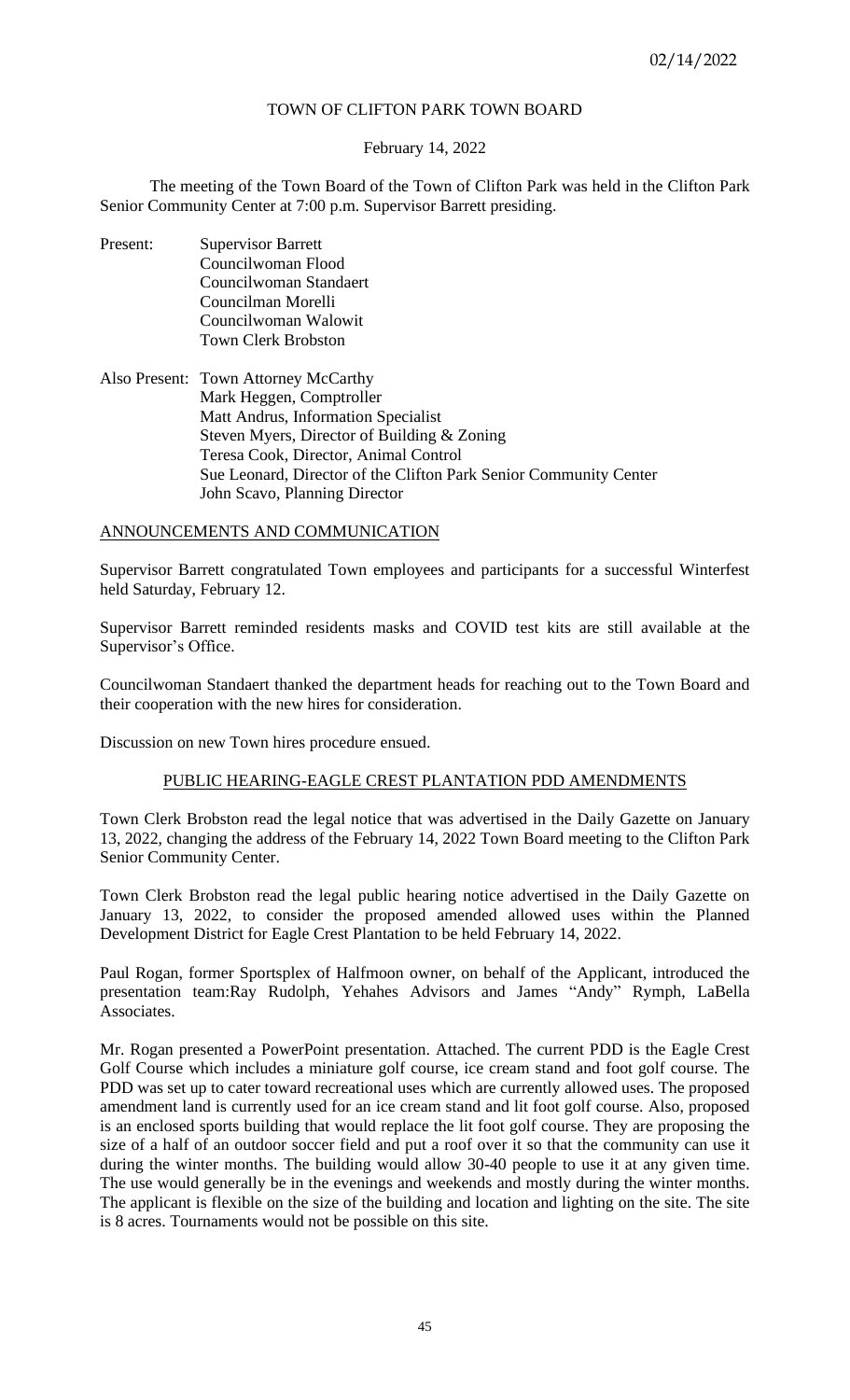Ray Rudolph reviewed the existing site plan. The proposal is two contiguous lots and does not include the miniature golf course to the right of the ice cream stand. Low quality wetlands, trees to be preserved along Rte. 146A, the ice cream stand will be eliminated. Car traffic on Rte. 146A was discussed. The proposed project would add approximately 40 cars to the peak hour. PDD process reviewed. The project proposes a lit outdoor turf field 210' x 330'. Size is up for discussion. Maximum field/light time till 10pm. Lighting is proposed at the four corners of the field. Stormwater management and wetlands one for one mitigation areas viewed. The proposed indoor soccer building 180 x 240'. A full soccer field with perimeter area for one row of seating, spectators and access to the playing field. Proposed parking is 128 new spaces above the existing. A smaller building, 65' x 40' single story, is to house vending machines, management, check-in area, restrooms, storage/janitorial supply closet and parent pick-up area. Mr. Rogan's previous sports complex in Halfmoon was fully metered, had concessions and was larger and they used about 450 gallons daily. Water supply for surrounding homes were discussed. Mr. Rudolph stated if the proposal is approved, then the applicant will be following appropriate procedures. A small 60' x 120' synthetic turf practice field is proposed to the right of the larger field for warm-up and mini pitch. A 210' x 330' synthetic turf outdoor field is proposed. He explained the stretched tension fabric structure is supported with a light gage metal frame. They chose this type of structure because of the agricultural area proposed in. Design details would be worked out with the Planning Board. Sample pictures of the tension fabric structures viewed.

Mr. Rogan reviewed PDD objectives. The facility will be open to the community.

Supervisor Barrett explained the PDD procedure. The project cannot move ahead until there is an affirmative vote by the Town Board. He explained there will not be a determination tonight. If a vote does occur, it will be on a future agenda.

Planning Director John Scavo read the Planning Board recommendations offered to the Town Board on December 21, 2021.

Jackie Carrese, Ballston Lake Road, stated they live across the street from the proposed site and explained she is not opposed to the wonderful opportunity for the kids for a sports complex with outdoor fields in the Town of Clifton Park, just not this location. The proposed amendment will forever change the environmental footprint of the area and goes against the Town's comprehensive plan of keeping western Clifton Park forever wild. The Town purchased the Carrese property, her in-laws, a few years ago to make a beautiful forest for outdoor activities and trails. She has concerns for their private well. She requested Town Board members to give credence to the people who live in the direct area of the proposed amendment and vote against the project.

Eve Bucwinski, Ballston Lake Road, is against the proposed project. Concerned about the change in the environment, increased traffic, noise and light pollution. Suggested the project be placed elsewhere in Clifton Park.

Jim Carrese, Ballston Lake Road, explained his family owned the property that is currently the Eagle Crest Golf Course and proposed project amendment. He stated there is no foot golf business going on at this site. The lights are not on till 10 pm at night. There has not been allot of business across the street in the past couple of years. The proposed project will be year-round and a dramatic change. He would love for kids to have more sports opportunities, but not at this location. He voiced traffic concerns. Opposes the proposal.

Jennifer Zimmerman, MacElroy Rd., voiced concerns with increased traffic and wildlife. She is not against the sports plex, but not in this location. She thanked Councilwoman Standaert and Councilwoman Walowit for returning her call about her concerns with the proposal.

Kurt Swartz, Ashdown Road, owner-operator of Maple Hill Farm on Ashdown Road, expressed opposition to the proposed project. Concerns are for open space sustainability and the connection to enduring agriculture. Concerns with wildlife, traffic and keeping farmland in Town.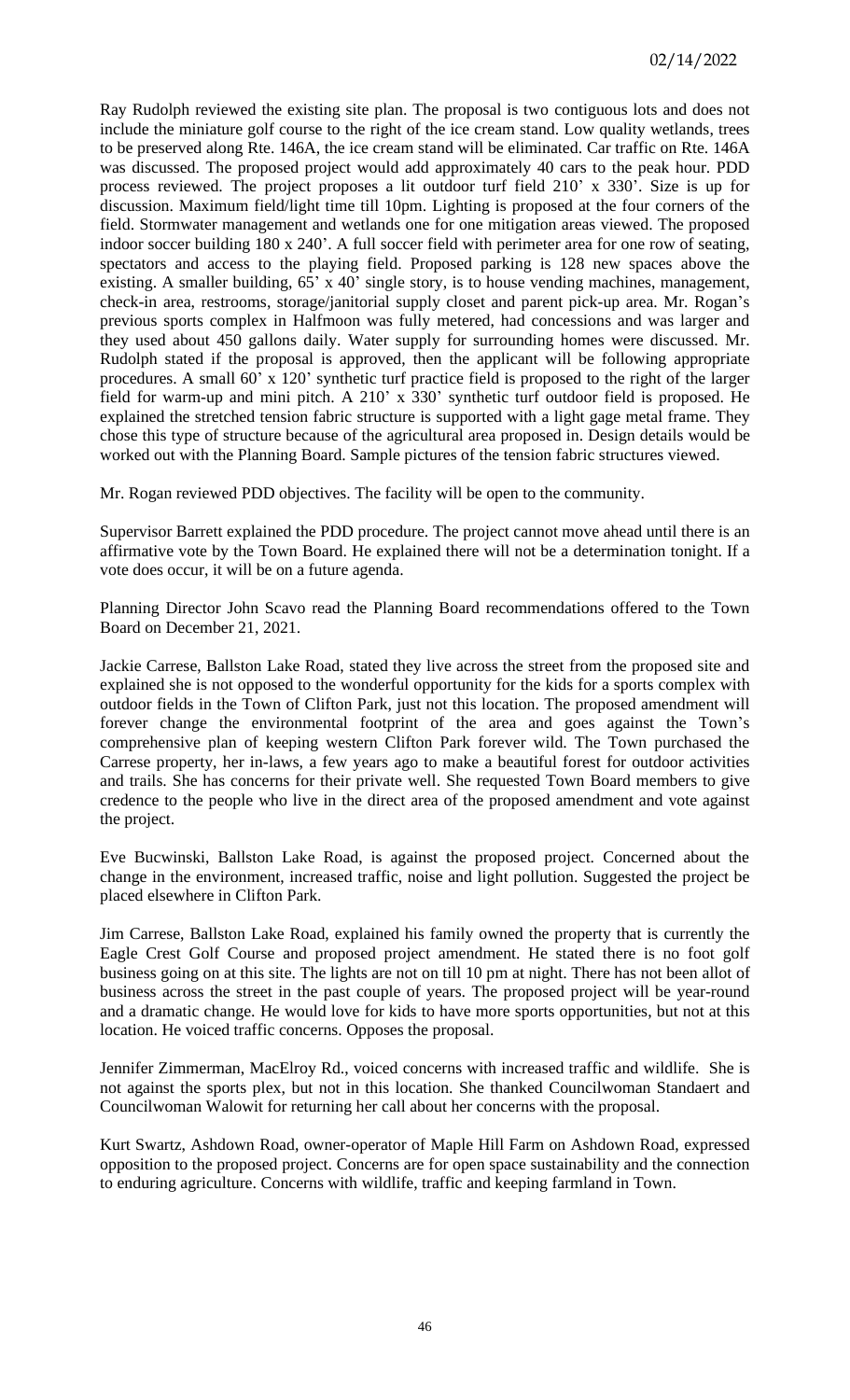Bob LaBelle, Rte. 146A, as former members of the Halfmoon sports complex they want what's best for the kids, but not in a residential neighborhood. His concerns are with lack of water, changing the character of the neighborhood, negative impact on property values, runoff flooding his property. Concern with septic system and contamination to his well, traffic, and noise. Spot zoning applications procedures and litigation were read. Signed petition against the project was previously submitted. Not compatible with the Comprehensive Plan. Requested not to amend the PDD.

Ingrid Hahn, Waite Rd., would like the Town to maintain the goals of the Western GEIS. Concerns with traffic on Rte. 146A, (a corridor for ambulance and fire), parking on the parcel, year-round and hourly usage, water drainage and contamination, wildlife and against the NYS Heritage area: Mohawk Valley Heritage Corridor views, drainage and concerns over lighting. Project will not meet the current usage of need in the community.

Susan Burton, Riverview Rd., representing Friends of Clifton Park Open Space, read their comments. She stated FRIENDS thinks the proposed Eagle Crest Plantation PDD modification should be denied for the following reasons: Ignores 2006 Comprehensive Plan, ignores the town's PDD requirements, parcel cannot represent all the components that constitute the Eagle Crest PDD, take the underlying zone into consideration, its character does not fit the zoning surrounding the location. They support a sports facility, except for the proposed location.

Dan Mathias, Birch Hill Rd., gave comments why he is against the location of this proposal. Concerns were with the negative impact of the CR zone, violates the purpose and qualifications of PDD's, ignores goals of the Comprehensive Plan, too close to Route 146A, evades provisions of the Zoning Code, no indication of how the proposed project integrates with the existing owners, negative environmental impacts and size of structure.

Ray Seymour, Nadler Rd., questioned what a new owner could do with the left-over facilities if this project fails. If the project is a huge success, would there then be a need to expand possibly at taxpayers' expense. Concerns with traffic, impact on the larger PDD and CR Zone. He supports youth sports, but not at this location.

Charlene Spetla, Ballston Lake Rd., likes the idea of a sports plex but not in this location. She had questions and concerns about parking, hours of operation and perk test viewing if this project goes forward. She stated when the current pond was constructed, four of the residents' wells went dry and had to drill a new deeper well, at the owner's expense. She questioned who will pay for their dry well if it goes dry. She voiced concerns about traffic and the possibility of the need of widening of the road. She requested the Town Board to consider voting no on this project.

Jon Hansel, Ballston Lake Rd., express concerns with traffic, parking, noise and the probability of tournaments for fundraising. Supports the sports complex, but not in this location.

Mark Bechard, Ballston Lake Rd., had concerns with the character of the neighborhood impact, wildlife, noise, lights, traffic, danger of the road, home value, space for possible expansion, water contamination, health and environment. The project doesn't fit the character of the neighborhood. Encouraged the Town Board to turn down the amendment.

Frank Berlin, Main St., thanked the Town for giving the residents time to voice their concerns. He would like to see the Town, who worked so hard to protect the open space, comply with the Comprehensive Plan. Supports the idea of sports complex, but not the location.

Supervisor Barrett stated anyone with questions or follow-up concerns, feel free to contact the Town Board. He is proud of the Open Space plan that the Town initiated and the Western GEIS study and have been successful in preserving property and will continue to work on those types of initiatives.

Town Clerk Brobston summarized two emails received and addressed for tonight's public hearing. One from Albert Betzwiser who is opposed to the project and one from Jeff Jones who is in favor of the project.

Public Hearing closed at 9:23 P.M.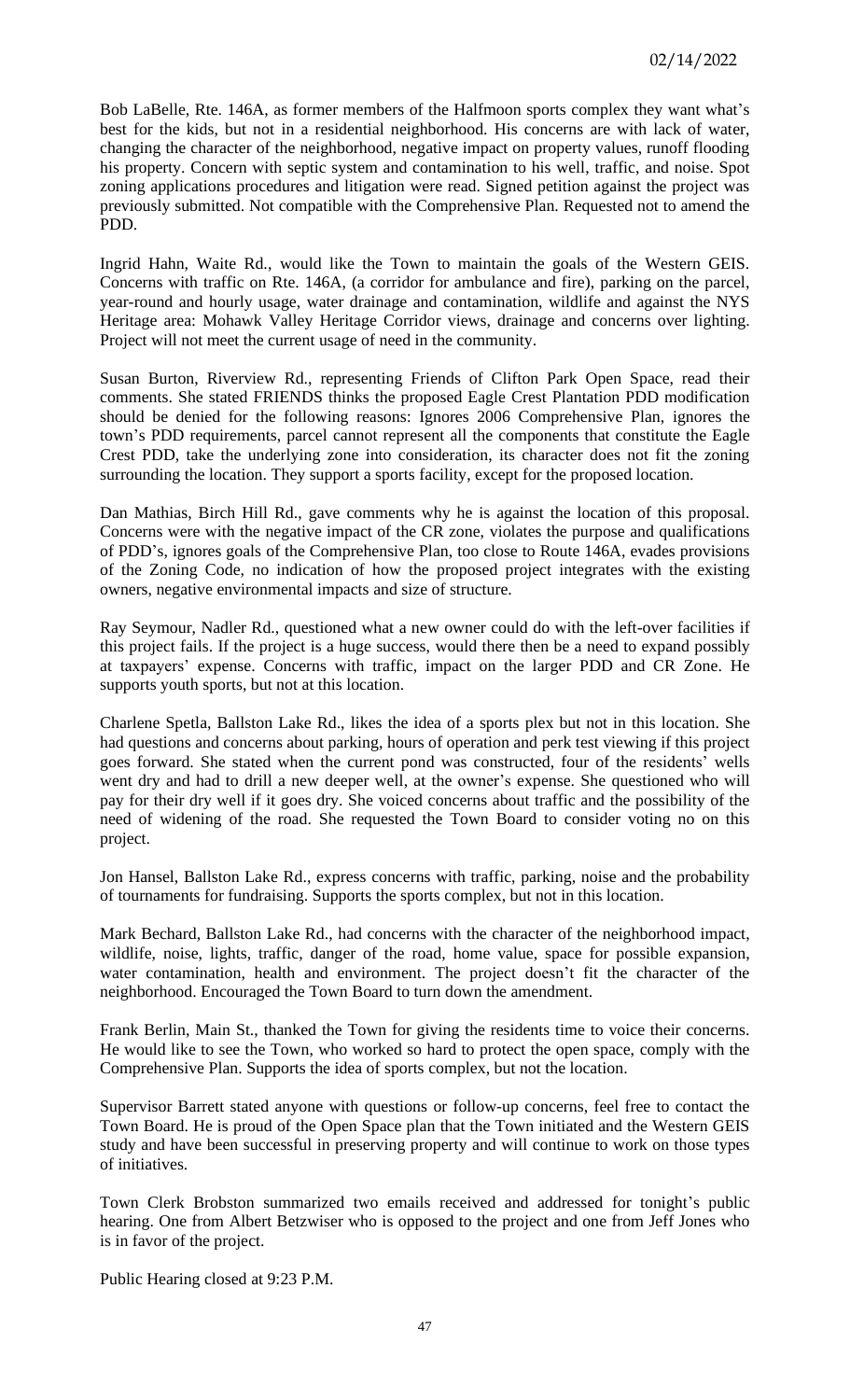### RESOLUTIONS

No one wished to be heard.

Resolution No. 42 of 2022, a resolution appointing Dolores Mabb as a Principal Typist per civil service classification.

Introduced by Councilwoman Standaert, who moved to take it off the table and moved its adoption, seconded by Councilman Morelli.

WHEREAS, an opening exists for a principal typist in the Department of Building  $\&$ Development, and

WHEREAS, this resolution was on the agenda for the February 7, 2022 Town Board meeting, and tabled by majority vote of the board on motion by Councilwoman Standaert, with Councilwomen Walowit and Flood voting to table the resolution and remove the hiring of Ms. Mabb from consideration of the Board at that time, and

WHEREAS, Dolores Mabb successfully passed the Civil Service Exam and is #1 on the Certification List of Eligible Principal Typists provided by Saratoga County Human Resources, and

WHEREAS, Steve Myers, Director of Building & Development, has interviewed Ms. Mabb and wishes to hire Ms. Mabb as a Principal Typist, Grade 6, Step 4, Year 1, to be paid \$32.81/hr., and

WHEREAS, Dolores Mabb has demonstrated the background, education, training and experience necessary for the position and as the candidate with the highest score, she has established eligibility for the position, per the New York State Civil Service Laws; now, therefore, be it

RESOLVED, that Dolores Mabb, 387 Middleline Road, Ballston Spa, NY, is hereby appointed as Principal Typist for the Town of Clifton Park, per Civil Service Certification, effective immediately; and be it further

RESOLVED, that the Comptroller is authorized to transfer \$33,415 from A-3620-E0582 (Gen. Fund – Building Department – K. Boni) and \$20,400 from A-3620-E6200 (General Fund – Building Department – Code Enforcement) to A-3620-Exxx (General Fund – Building Department – Employee).

## **MOTION by Councilwoman Standaert to remove the resolution from the table, seconded by Councilwoman Walowit. All in favor. MOTION CARRIED**

## ROLL CALL VOTE

Ayes: Councilwoman Flood, Councilwoman Standaert, Councilman Morelli, Councilwoman Walowit, Supervisor Barrett

Noes: None

### DECLARED ADOPTED

Resolution No. 43 of 2022, a resolution to approve an engineering agreement for design and construction phases of the Clifton Park Route 146 Sidewalk Project.

Introduced by Councilwoman Standaert, who moved its adoption, seconded by Councilwoman Flood.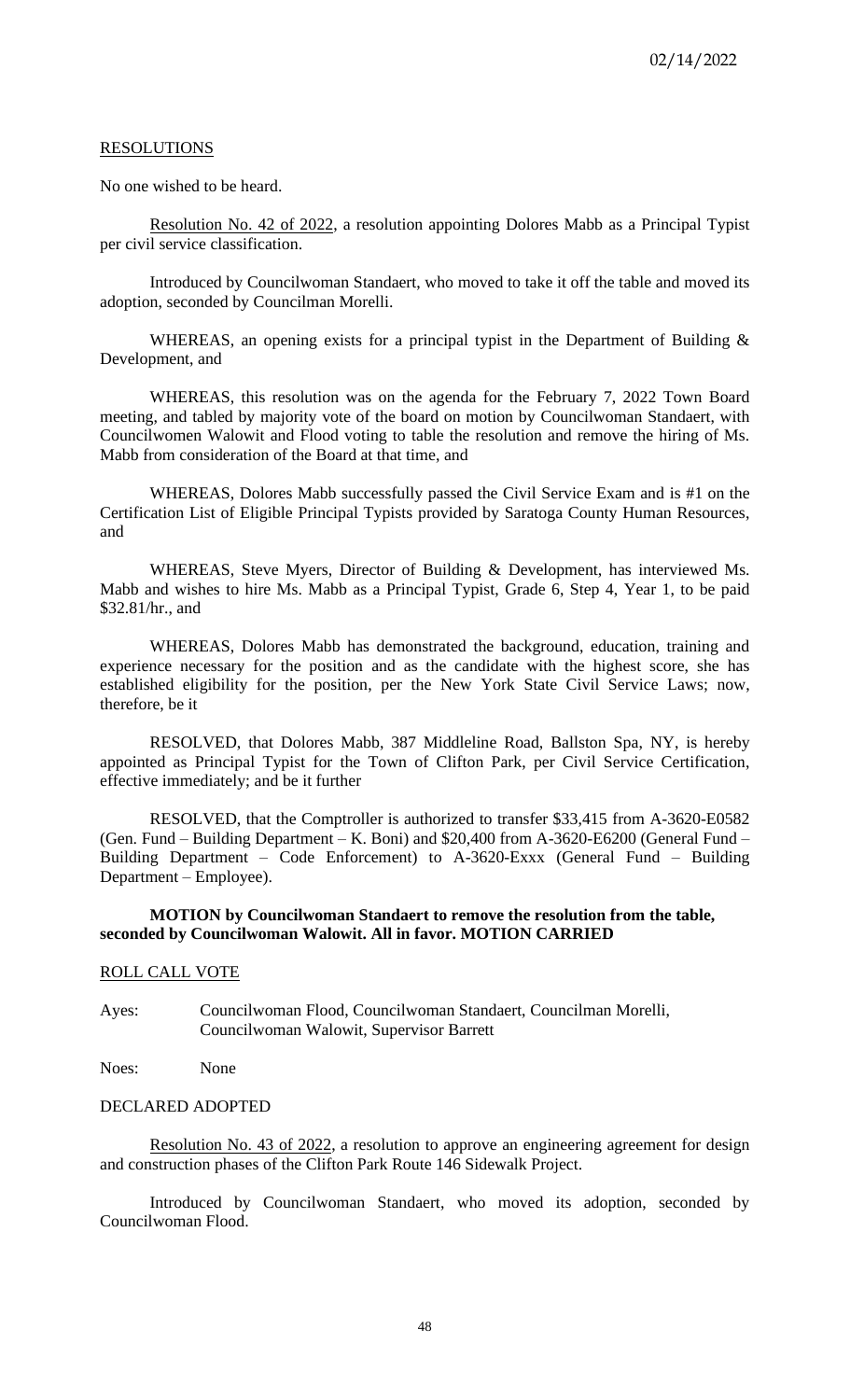WHEREAS, by Resolution No. 22 of 2022, the Town Board authorized the Supervisor to execute a grant contract with New York State Department of Environmental Conservation for partial funding of the project under the "Climate Smart Communities Grant Program", and

WHEREAS, on December 28, 2021, the Planning Department distributed a Request for Qualifications among all firms qualified to provide local design services for the engineering design and construction inspection of the project, consistent with New York State guidelines for DEC and DOT funded projects, and

WHEREAS, MJ Engineering and Land Surveying submitted the sole responding bid, offering to provide comprehensive engineering design and construction management services in an amount of \$186,700, and

WHEREAS, MJ Engineering has provided similar engineering services on numerous projects that have been successfully completed within the Town; now, therefore, be it

RESOLVED, that the proposal of MJ Engineering comprising of design and inspection services in response to the RFQ of December 28, 2021, is accepted; and be it further

RESOLVED, that the Supervisor is authorized to execute the attached contract with MJ Engineering; and be it further

RESOLVED, that the Comptroller is authorized to create Capital Project H62 (Clifton Park Route 146 Sidewalk Project) with a budget of \$440,000 of which \$220,000 will come from Grant Revenues, and \$220,000 will be paid by a transfer from A-914 (Unassigned Fund Balance) to H62, and be it further

RESOLVED, that the expenditures for the project totaling \$440,000 will be allocated in the amount of \$186,700 to H62-7629-135 (Capital Projects Fund – Engineering) for payment of MJ Engineering to offset the costs of the engineering contract; and be it further

RESOLVED, that the remaining \$253,300 will be allocated to H62 – 7629-200 (Capital Projects Fund – Equipment).

## ROLL CALL VOTE

Ayes: Councilwoman Flood, Councilwoman Standaert, Councilman Morelli, Councilwoman Walowit, Supervisor Barrett

Noes: None

### DECLARED ADOPTED

Resolution No. 44 of 2022, a resolution authorizing Anil Bisht to serve alcoholic beverages at a gathering to be held at Clifton Park Senior Community Center on March 26, 2022.

Introduced by Councilman Morelli, who moved its adoption, seconded by Councilwoman Walowit.

WHEREAS, Resolution No. 27 of 2022 authorized Anil Bisht to serve beer and wine at a gathering on March 19, 2022, and

WHERAS, Anil Bisht, 613 Clifton Park Center Road, Clifton Park, has requested a change of date for the gathering to March 26, 2022, from 6:00 P.M to 11:00 P.M., and

WHEREAS, Anil Bisht has requested permission to serve alcohol in the form of beer and wine at the event; now, therefore, be it

RESOLVED, that Anil Bisht is hereby authorized to serve beer and wine at a gathering at Clifton Park Senior Community Center on March 26, 2022, from 6:00 P.M. to 11:00 P.M.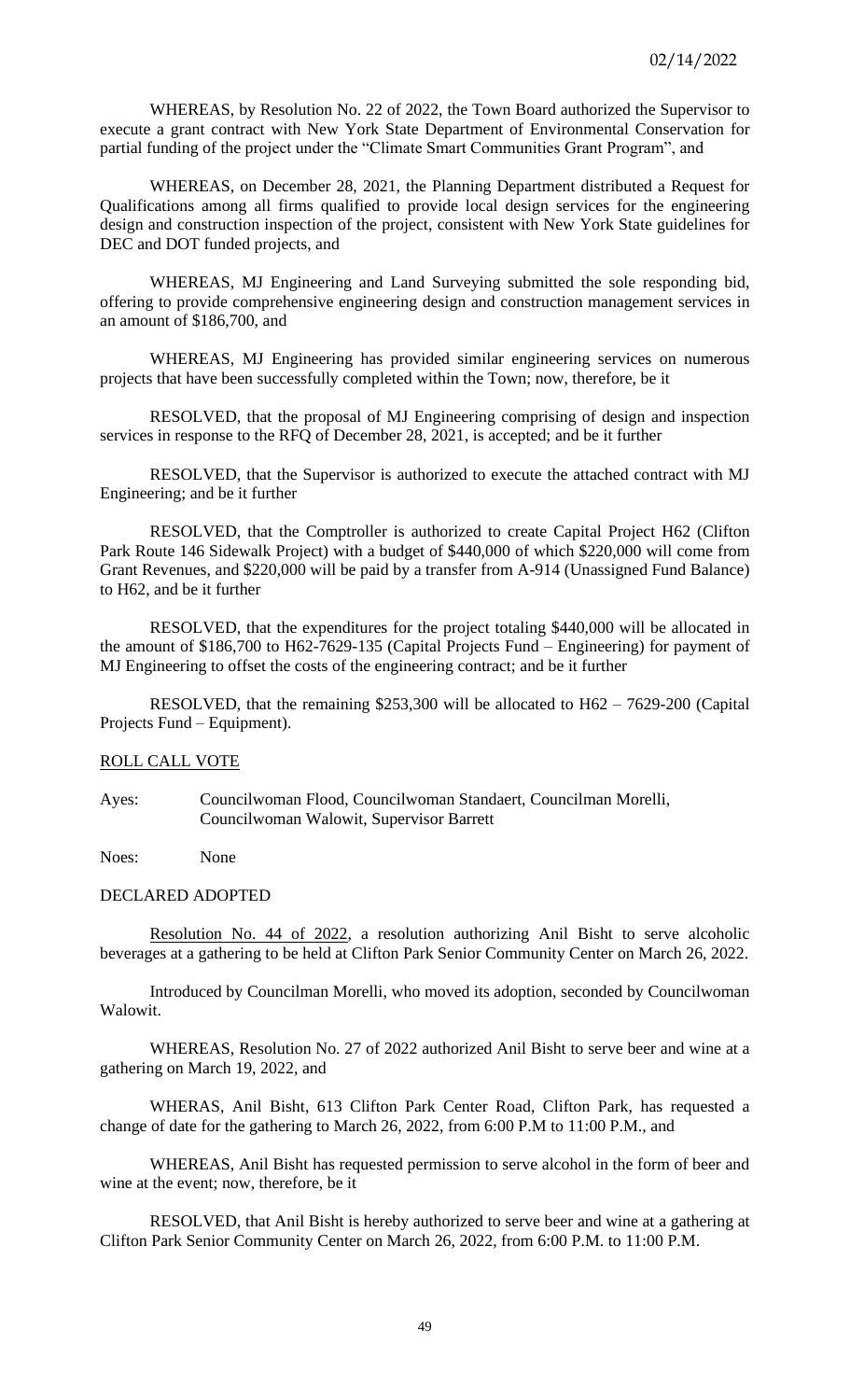### ROLL CALL VOTE

Ayes: Councilwoman Flood, Councilwoman Standaert, Councilman Morelli, Councilwoman Walowit, Supervisor Barrett

Noes: None

#### DECLARED ADOPTED

Resolution No. 45 of 2022, a resolution hiring Mary L. Guilbeault as a Part-time Animal Control Officer.

Introduced by Councilwoman Walowit, who moved its adoption, seconded by Councilwoman Standaert.

WHEREAS, an opening exists for a Part-time Animal Control Officer due to the resignation of David Drozinski, and

WHEREAS, Terri Cook, Director of Animal Control, has recommended Mary L. Guilbeault, 10 Garnsey Road, Rexford, to be hired provisionally for the position, pending Civil Service Certification; now, therefore, be it

RESOLVED, that Mary Guilbeault, Rexford, is hereby hired as a Part-time Animal Control Officer for the Town of Clifton Park, at Grade 3, Step 1 (\$19.71 per hour) budgeted from A-3510-E4000 (General Fund-Animal Control Part-time Employee), effective immediately.

### ROLL CALL VOTE

Ayes: Councilwoman Flood, Councilwoman Standaert, Councilman Morelli, Councilwoman Walowit, Supervisor Barrett

Noes: None

#### DECLARED ADOPTED

Resolution No. 46 of 2022, a resolution adopting a corrective action plan for the purposes of submitting to the New York State Comptroller.

Introduced by Councilwoman Standaert, who moved its adoption, seconded by Councilwoman Flood.

WHEREAS, the New York State Office of the Comptroller conducted an information technology audit in 2020-2021, and

WHEREAS, a report with recommendations was filed with suggestions for corrective actions to be undertaken by the Town in response to suggestions and recommendations contained in the audit report, and

WHEREAS, Councilwoman Standaert has presented a draft corrective action plan with recommendations for actions, person(s) responsible for such actions, and implementation dates as they have already been met, or shall be achieved; now, therefore be it

RESOLVED, that the Town Board adopts, the attached Town of Clifton Park Corrective Action Plan.

## ROLL CALL VOTE

Ayes: Councilwoman Flood, Councilwoman Standaert, Councilman Morelli, Councilwoman Walowit, Supervisor Barrett Noes: None

DECLARED ADOPTED